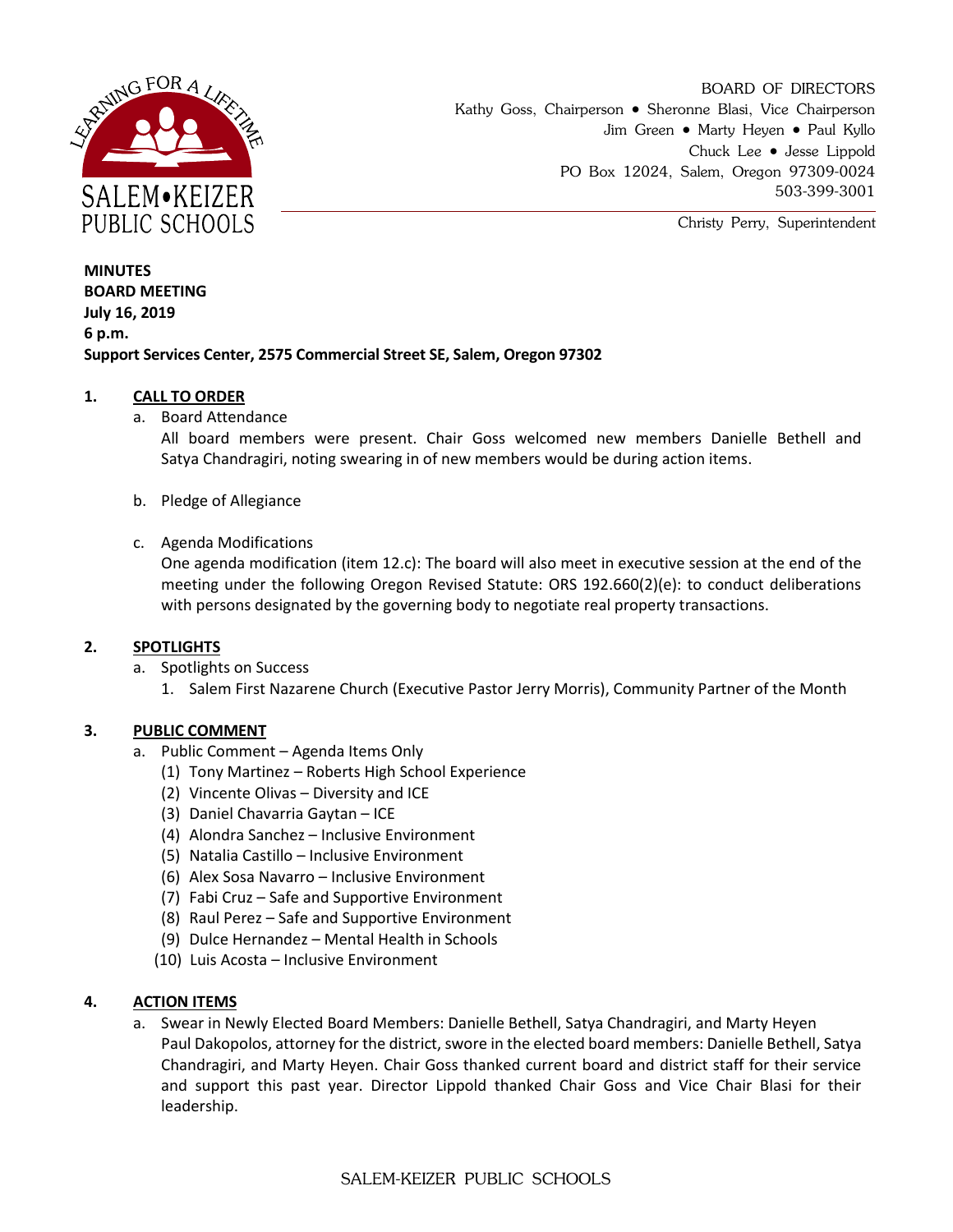- b. Elect Board Leadership
	- (1) Elect Chairperson Director Kyllo nominated Director Heyen. The motion passed unanimously.
	- (2) Elect Vice Chairperson Director Chandragiri nominated Director Lippold. The motion passed unanimously.
- c. Approve Summer Meals Week Proclamation Director Kyllo read the proclamation and then moved to approve the Summer Meals Week Proclamation. Director Lippold seconded. The motion passed unanimously.
- d. Approve Healthy & Safe Schools Plan Chief Operations Officer Mike Wolfe reviewed the Healthy & Safe Schools Plan, noting it is posted on the district's website. He noted we apply the standards to all district buildings, not just schools.

Director Kyllo moved to approve the Healthy & Safe Schools Plan, seconded by Director Bethell. The motion passed unanimously.

e. Appoint Legal Counsel for 2019-20 Superintendent Perry noted that BG 10.2 requires the board name an attorney as legal counsel to the district and board.

Director Chandragiri moved and Director Blasi seconded to appoint Paul Dakopolos and/or the law firm Garrett Hemann Robertson P.C. as legal counsel to the school board and district. Board members spoke to the motion. Mr. Dakopolos thanked the district and introduced as a group the team working with him on the district's behalf. The motioned passed six to one with Director Kyllo opposed.

# **5. CONSENT CALENDAR**

a. Personnel Actions

Director Kyllo moved and Director Bethell seconded to approve the consent calendar. The motion passed unanimously.

# **6. READINGS**

a. None

# **7. REPORTS**

a. Executive Limitation 1: Global Executive Constraint

Superintendent Perry provided a review of Executive Limitation 1: Global Executive Constraint. She highlighted the following: refocusing on preventing and responding to sexual abuse of minors, providing training in suicide prevention, reporting requirements to TSPC and working with associations on employment matters.

b. Executive Limitation 2: Emergency Superintendent Succession

Superintendent Perry provided an overview of Executive Limitation 2: Emergency Superintendent Success, noting the district is well prepared with a strong executive team should there be a need for an emergency succession. She reminded the board about reviewing HUM-A003 in the event of an emergency succession.